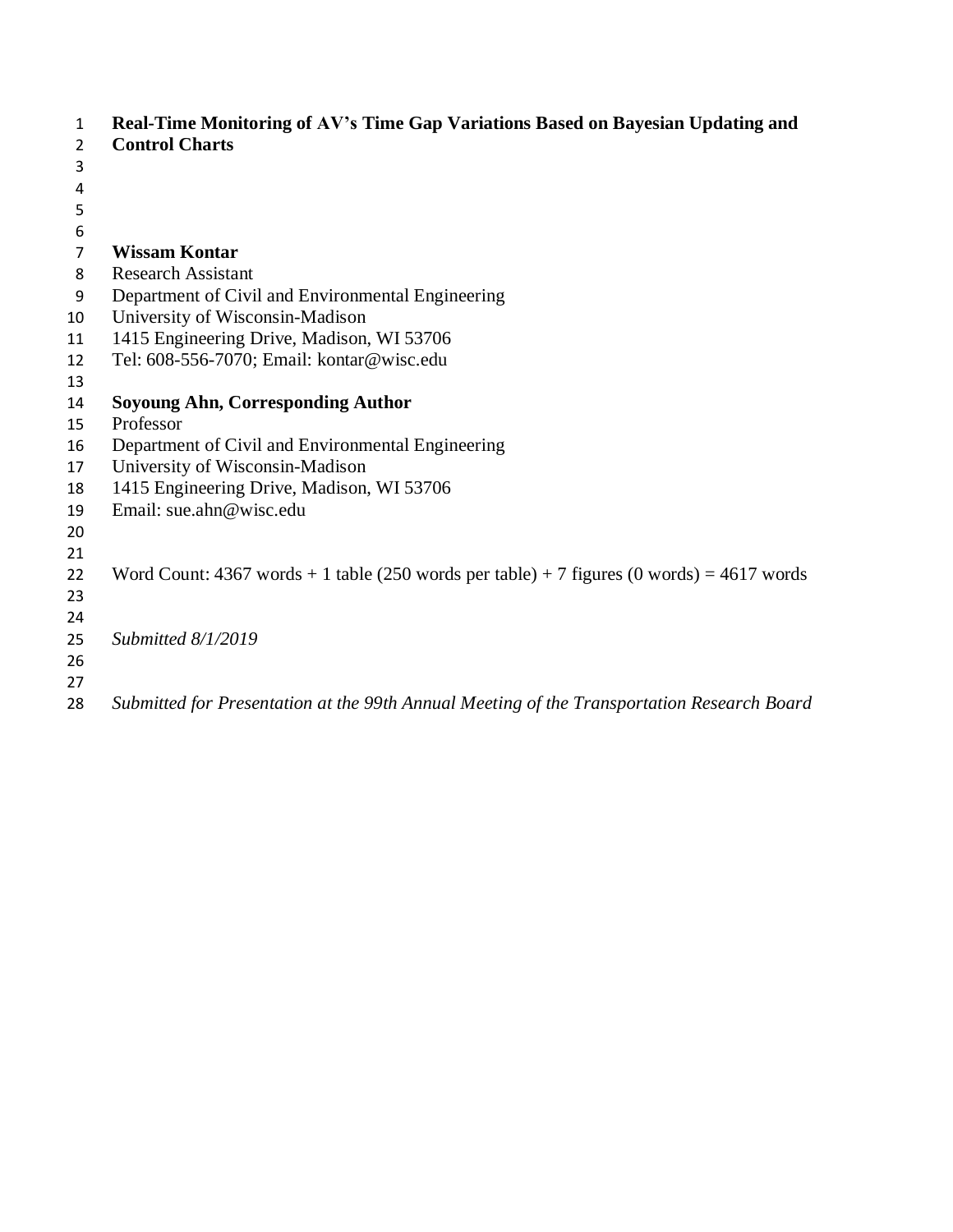## **ABSTRACT**

 This paper presents a novel monitoring method for car-following control of automated vehicles that uses real-time measurements of spacing and velocity obtained from vehicle sensors. This study

focuses on monitoring the time gap, a key control parameter that dictates the desired following

- spacing of the controlled vehicle. The goal is to monitor deviations in actual time gap from a
- desired setting and detect when it deviates beyond some control limits. A random coefficient
- modeling method is developed to systematically capture the stochastic distribution of the time gap
- and derive a closed-form Bayesian updating scheme to update the distribution in real-time. For
- monitoring, a control chart is adopted to systematically set the control limits and inform when time

gap setting should be changed. A simulation experiment demonstrated the effectiveness of the

proposed method for monitoring the time gap and alerting when the parameter setting needs to be

- changed.
- 

 **Keywords:** Automated vehicles, Time gap, Random coefficients, Bayesian updating, Control chart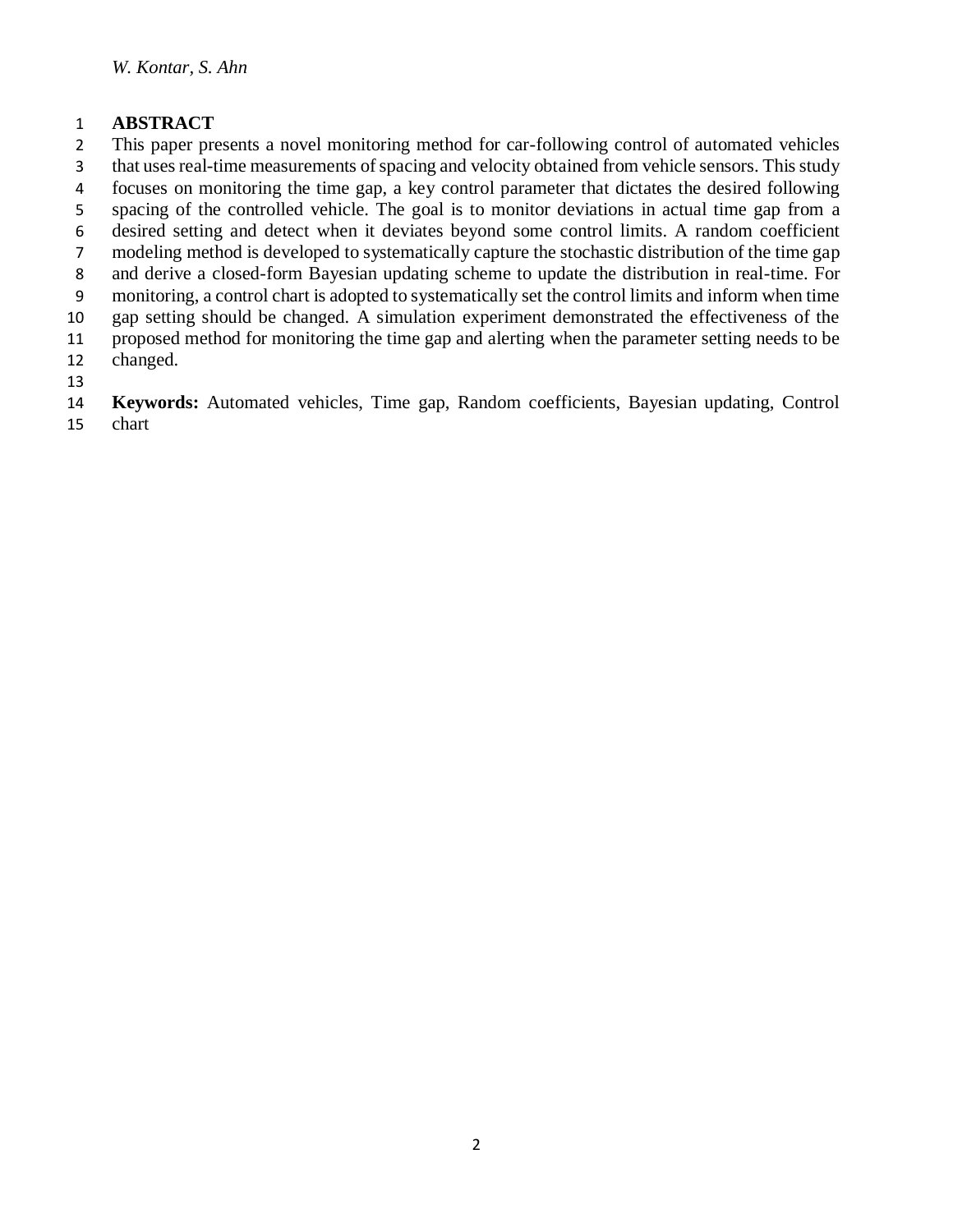## **INTRODUCTION**

 Automated vehicles (AV) have become a technological focus in the pursuit of efficient and safe transportation. Currently, the technology spans across two major categories: connected automated vehicles (CAV) and automated vehicles. CAVs are complemented by the ability to communicate and share information, thus facilitating cooperative control. On the other hand, automated vehicles make decisions based only on information from their sensors. These technologies are exemplified in the market through autonomous systems such as Adaptive Cruise Control (ACC) and Cooperative Adaptive Cruise Control (CACC).

 To harvest the full potential of autonomous vehicles technology for improving traffic stability and capacity, recent field studies have shown the direct implications of car-following control for traffic improvements [1][2][3]. Specifically, through car-following control, shorter time gaps between vehicles can be realized while effectively regulating and resolving any disturbances (i.e. stop-and-go, aggressive deceleration /acceleration). Numerous studies have developed car-following control algorithms, which can be generally categorized into: (i) linear/non-linear controller that employs feedback and feedforward control to follow a desired spacing [4][5]; (ii) optimal control that facilitates online optimization of a pre-designed objective function over a future time horizon, incorporating current system measurements and dynamics (e.g., Model Predictive Control (MPC)) [6][7][8]; and (iii) Artificial Intelligence (AI) type controller that adopts data-driven, machine learning algorithms [9].

 Perhaps the most extensively adopted controller in both ACC and CACC is the linear feedback-feedforward controller, which enjoys high flexibility and simplicity in formulating the control strategy and incorporating uncertainty. Notably, the linear controller takes on a hierarchical form where an upper controller dictates the car-following policy that is then fed into the lower controller to prescribe the acceleration rate needed. The policy for the upper controller is either constant time headway (CTH) or constant spacing (CS) policy. CTH defines the equilibrium spacing as a linear relationship between spacing and velocity [10] while the CS policy dictates a constant time-invariant spacing [11]. Of the two, CTH is gaining more acceptance because it brings more robustness towards disturbance propagation and is consistent with the normal driving intuition (e.g., a driver is likely to slow down when the spacing decreases.) [12]. The Society of Automotive Engineers (SAE) now recommends the CTH policy as a common standard in the current ACC/CACC systems with linear controllers.

 The basic idea behind the CTH policy is to regulate the vehicle's longitudinal movement (acceleration/deceleration rate) to maintain a desired spacing. Specifically, the desired spacing equals the multiplication of speed by a pre-defined constant time gap plus a standstill spacing. Thus, a key factor in this formulation is the time gap parameter, which dictates the desired spacing at every instance. For instance, in an optimal setting we expect the controlled vehicle to maintain perfectly the desired spacing at all times. [1] expressed that time gap profile plots give an insight on the car-following behavior, suggesting that high gap errors and fluctuations result in a poor tracking of the time gap setting, thus leading to undesired control outputs [13].Additionally, the value of time gap parameter has been under the spotlight in current literature where [14] suggests that a lower time gap is always desirable, especially for CAV's as it guarantees a reduction in the effect of disturbances.

 In a series of field studies performed on ACC & CACC systems by the California PATH program, variations in the actual time gap profile were noted as compared to the time gap setting [15]. Specifically, when the leading vehicle is undergoing repeated braking and acceleration, the ACC system experienced significant gap errors. In cases of car platooning, the actual time gap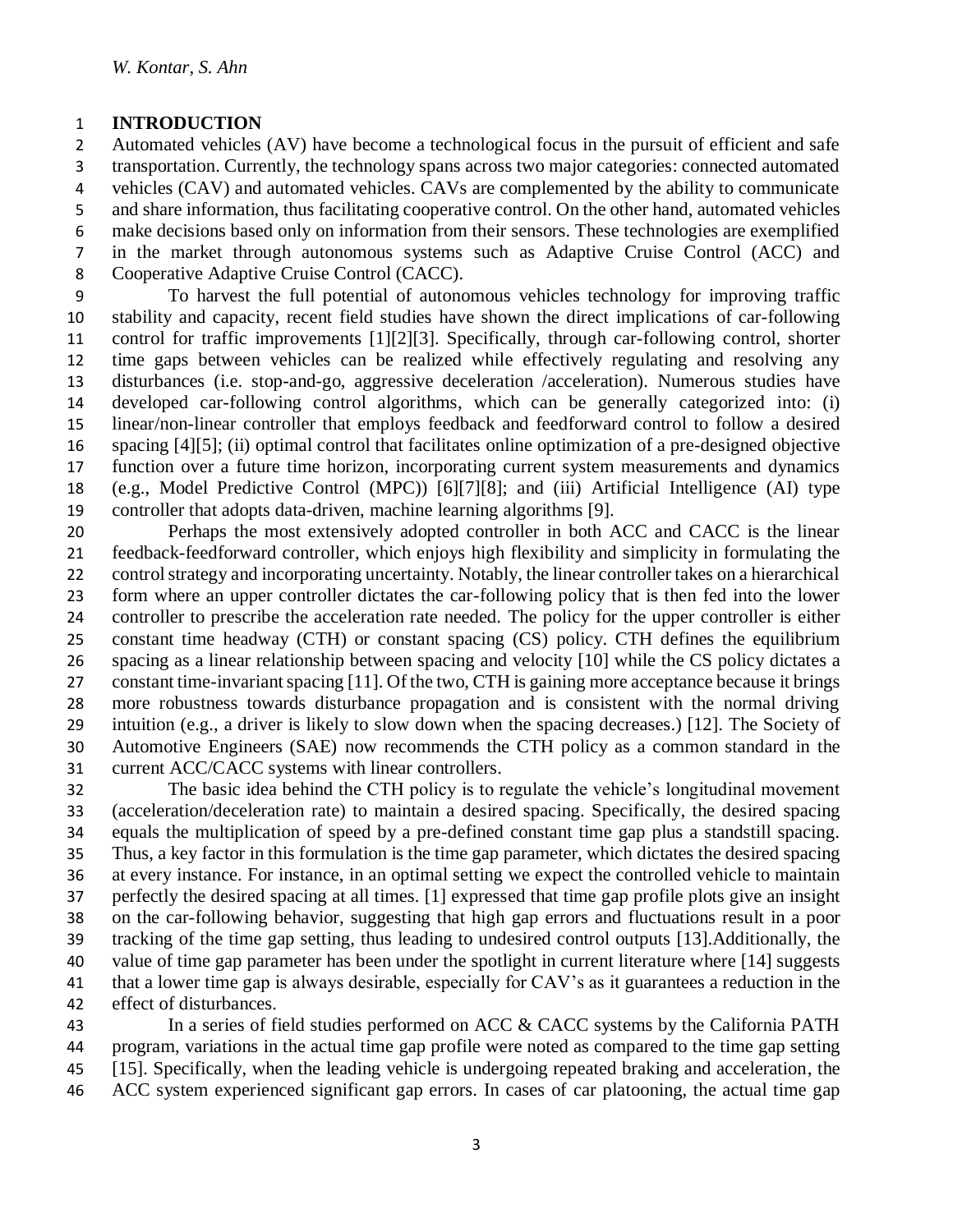profile shows overshooting, which could result in driver discomfort and may lead to string 2 instability. In contrast, CACC systems performed significantly better under disturbances due to its communication ability, yet variations in time gap are still present, possibly due to uncertainties in system dynamics and sensor measurements (e.g. air drag, communication delay, measurement noise, etc.) [8]. While researchers have studied and incorporated these uncertainties in formulating the control system, uncertainties specific to the time gap parameter remain unaddressed.

 Based on the above insights, this paper proposes a novel direction in assessing the performance of the control system, which stresses the importance of coupling the vehicle control system with a monitoring system able to reason about its condition in real-time. Specifically, the goal of this paper is to develop a monitoring framework to examine the variations in time gap parameter informed from real-time sensor data. To do this, we introduce a random coefficient formulation of the physical car-following model with a Bayesian updating approach. Such formulation enjoys high flexibility and analytical properties that allow one to capture the stochasticity in time gap parameter. We also introduce control charts to determine the feasible region for time gap variations. Thus, the proposed monitoring system can inform when the time gap should be changed to attain more stable performance.

# **FORMULATION**

- In this section we present the formulation for monitoring the time-gap parameter and derive closed
- formulas for the Bayesian updating method informed by real-time sensor data. Furthermore, we
- present the formulation of Shewhart-univariate control charts.
- 

# **Background**

 The upper level controller illustrated in **Figure 1** commands the car-following behavior of the automated vehicle by regulating the spacing between the leading and following vehicles. This

spacing is based on the CTH policy, which shadows Newell's car following model in relating the

spacing linearly with the speed of the car (see **Figure 2** for illustration). Such formulation depicts

the natural driving behavior, where cars slow down when the spacing decreases. Accordingly, a

- key element of controlling the longitudinal movement of an AV is assigning a spacing that the vehicle should follow.
- 

Thus, using the CTH policy, the desired spacing distance is calculated as follows:

32  
\n33 
$$
s_i^d(t) = v_i(t) \times \tau^* + s_0
$$
  
\n34  $\Delta s_i(t) = s_i(t) - s_i^d(t)$  (1)

where  $s_i^d(t)$  is the desired spacing of vehicle *i* at time *t*;  $v_i(t)$  is the speed of vehicle *i* at time *t*;  $\tau^*$  as is a pre-defined constant time gap; and  $s_0$  is the standstill spacing of vehicle *i*.  $\Delta s_i(t)$  is the deviation from the desired spacing of vehicle *i* at time *t*, and  $s<sub>i</sub>(t)$  is the actual spacing of vehicle *i* at time *t*.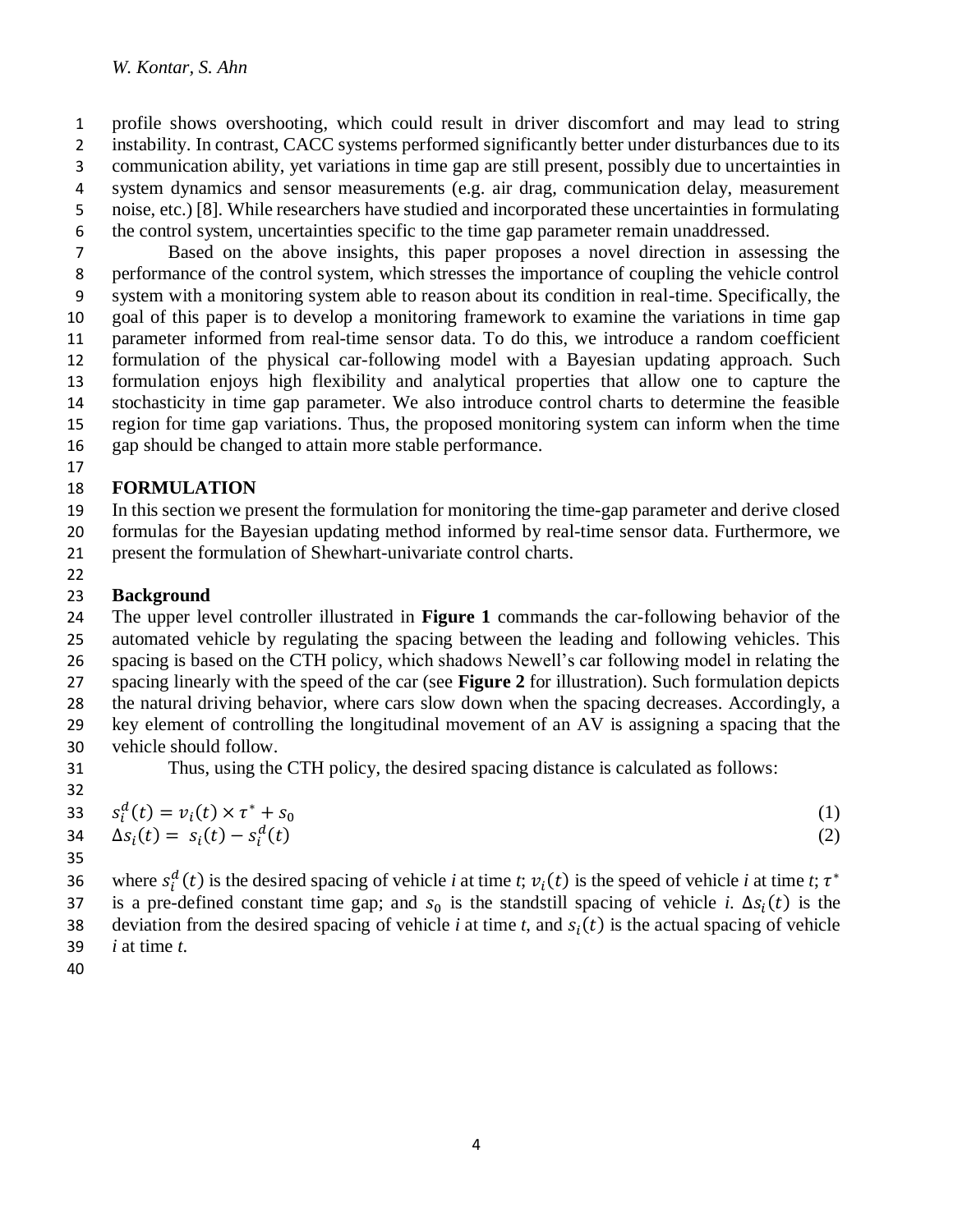

1 3

2 **Figure 1 Illustration for information topology of upper level controller**

4 Consequently, the vehicle controller is set to regulate the acceleration rate at every time t to realize a minimum deviation from the desired spacing. In optimal conditions, where the vehicle can perfectly follow the desired spacing, we expect the actual time gap between consecutive 7 vehicles to be equal to the pre-defined time gap,  $\tau^*$ . While this is a desired situation, factors such as environmental noise, communication delays and measurement errors will lead to variations between the actual time gap and the pre-defined time gap setting. Variations in time gap could be stemming from these uncertainties, yet communication delays and measurement errors are exogenous, in contrast those related to time gap are endogenous. Previous studies have incorporated exogenous uncertainties in the formulation of lower level controller [16] [7], yet explicit uncertainties in time gap variations have not been studied. Notably, decreasing the variations in time gap is specifically important in the current ACC/CACC control system, as large variations may lead to driver discomfort, loss of stability (e.g., time gap overshooting along the platoon) and performance hinderance.



19 **Figure 2 Relationship between spacing and velocity**

- 18 20
- 21
- 22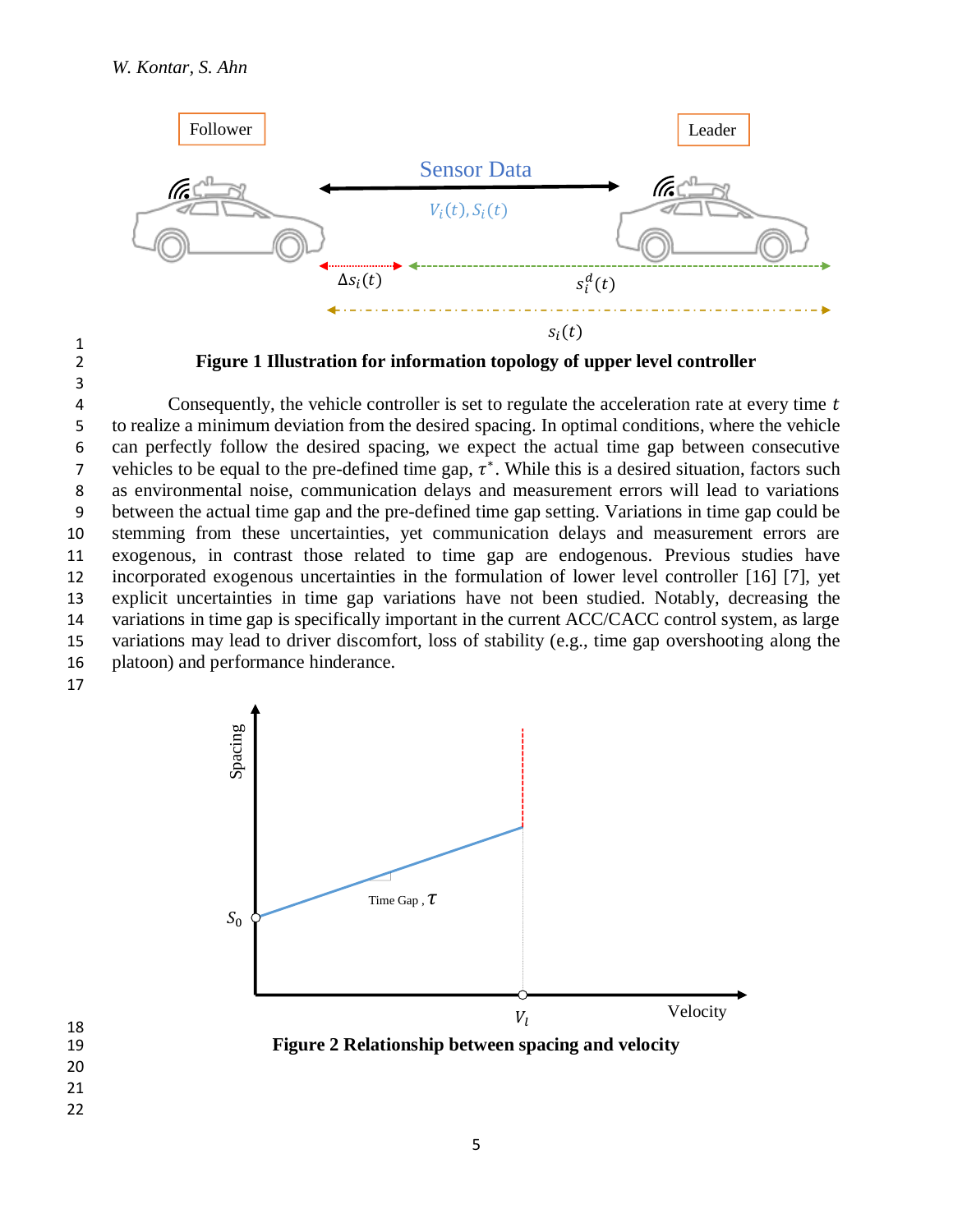#### 1 **Model Development**

 In this section, we model the spacing between the leading and following vehicles as a random effects model. Specifically, the proposed model follows a parametric approach with random coefficients. This is particularly suitable for our aim to describe the variations in the time-gap parameter while preserving the functional form of the CTH. The random coefficients also allow for describing the vehicle specific variations as well as variations within a platoon of vehicles.

7 Then, without loss of generality, we build upon the functional form of CTH explained 8 above to represent the spacing as follows:

9

11

$$
10 \tS_i(t) = \mathcal{V}^T(t) \times \Gamma_i + \varepsilon_i(t) \tag{3}
$$

12 where  $S_i(t)$  is the spacing between vehicle *i* and  $i - 1$ ;  $V^T(t)$  contains the intercept and the speed 13 measurements;  $\Gamma_i$  is a vector of random coefficients; and  $\varepsilon_i(t)$  is an error term introduced to capture 14 measurement errors, environmental noise, etc. The error term is assumed to be independent and 15 follows a normal distribution  $N(0, \sigma^2)$ . As for the random coefficients  $\Gamma_i$  we assume it follows a 16 multi-variate normal distribution  $N(\mu_b, \Sigma_b)$ . Previous studies have shown that the model 17 performance is generally robust against misspecifications in the distribution of these random 18 variables [17][18]. By expressing  $\overline{V}^T(t) = [1, V_i(t)]$  and  $\Gamma_i = [s_0, \tau_i]^T$ , where  $V_i(t)$  represents the 19 speed measurements of vehicle *i*;  $s_0$  is the standstill spacing; and  $\tau_i$  is the time-gap. The spacing 20 formulation will lead to the following form

21

$$
22 \tS_i(t) = \mathcal{V}^T(t) \times \Gamma_i + \varepsilon_i(t) = s_0 + \tau_i V_i(t) + \varepsilon_i(t)
$$
\n
$$
(4)
$$

23

Specifically, by allowing  $\Gamma_i$  to be random we can explicitly account for variations in the time-gap 25 parameter, thereby enabling real-time monitoring. An illustration of the time gap as a random 26 coefficient is shown in **Figure 3**.

27



29 **Figure 3 Illustration of random time gap coefficient**

28 30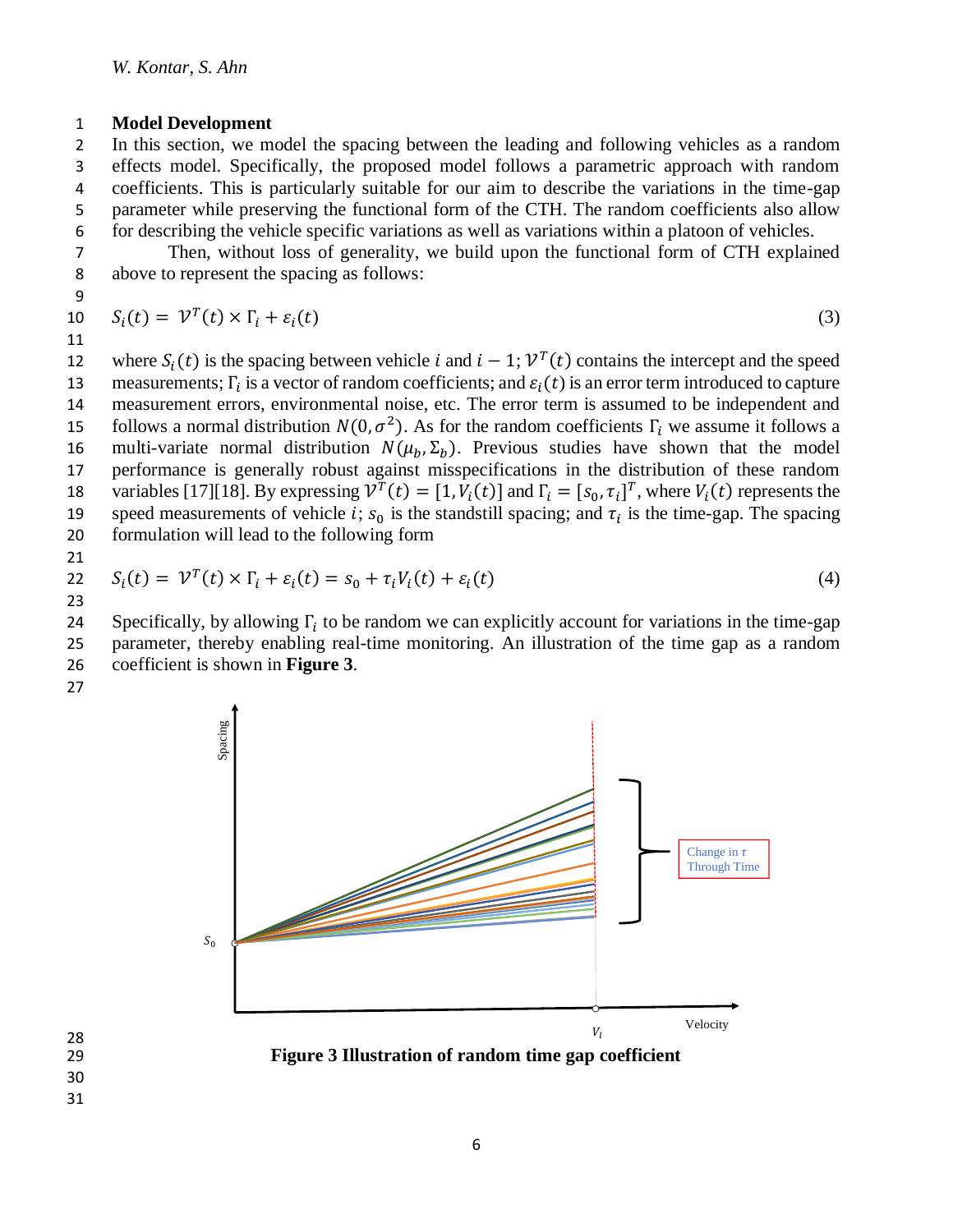### 1 **Time Gap Distribution Updating using Bayesian Statistics**

where  $\mathcal{E}_a^* = \{\varepsilon_a(t_1), \varepsilon_a(t_2), ..., \varepsilon_a(t_2)\}\$  and  $\mathbf{Z}_a^* = \mathbf{Z}_a$ 

20 where  $\mathcal{E}_a^* = {\varepsilon_a(t_1), \varepsilon_a(t_2), ..., \varepsilon_a(t_2)}$  and  $\mathbf{Z}_a^* = \begin{bmatrix} ... \\ ... \end{bmatrix}$ 

 The variations in the time-gap parameter are attributed to the performance of the vehicle controller in real-time where the vehicle is subject to frequent disturbances and system uncertainty. Thus, to monitor these variations it is essential to estimate the parameter informed from real-time data. For this, we use a Bayesian updating scheme where both prior knowledge and real time vehicle- specific information are fused together for estimation. Typically, Bayesian updating is a two-stage process: offline and online. In the offline stage, a prior knowledge of the parameter is specified either based on historical data or expert knowledge. In our case, we choose the desired time gap as the prior knowledge since the actual time gap is expected to be equal to the desired time gap. In the online stage, we draw on the advantage of real-time data gathered by vehicle sensors (e.g., LIDAR) to update the estimates of the random coefficients in the model developed above. Details 12 follow.

13 We assume that by instance  $t^*$ , *n* measurements of the spacing and speed of vehicle  $a$  are gathered from on-board vehicle sensors, denoted respectively as  $S_a^* =$ 14 gathered from on-board vehicle sensors, denoted respectively as  $S_a^* =$ 15  ${S_{a1}, S_{a2}, S_{a3}, S_{a4}, S_{a4} ... S_{an}}^T = {S_a(t_1), S_a(t_2), ... S_a(t_n)}^T$  and  $V_a^* =$ and  $V_a^* =$ 16  ${V_{a_1}, V_{a_2}, V_{a_3}, V_{a_4}, V_{a_4} \dots V_{a_n}}$ , where  $t_n \le t^*$ . Setting the observed data in equation (4) we get; 17 (here the asterisk denotes that values are dependent on observed values) 18

19 
$$
\mathbf{S}_a^* = \mathbf{Z}_a^* \times \mathbf{\Gamma}_a + \mathbf{\mathcal{E}}_a^*
$$
 (5)

…  $v_a^T(t_n)$ 

$$
\mathbf{21} \\
$$

22 Thus, we use the prior information of  $\Gamma_i \sim N(\mu_b, \Sigma_b)$ , where  $\mu_b = [\mu_{s_0}, \mu_{\tau}]^T$  is a 2 × 1 matrix 23 with  $\mu_{s_0}$  and  $\mu_{\tau}$  representing the mean values of the standstill spacing  $(s_0)$  and actual time gap  $(\tau)$ , 24 respectively, and  $\Sigma_b$  is a 2 × 2 covariance matrix associated with  $s_0$  and τ, to compute the posterior 25 distribution  $\Gamma_a$  according to the Bayes theorem. 26

$$
27 \t p(\Gamma_a | S_a^*) \propto p(S_a^* | \Gamma_a) \pi(\Gamma_i) \t (6)
$$

28

29 where  $\pi(\Gamma_i) = N(\mu_b, \Sigma_b)$  represents the prior distribution of  $\Gamma_a$ . Consequently, we represent the 30 likelihood function of  $p(S_a^*|\Gamma_a)$  as: 31

32 
$$
p(S_a^*|\Gamma_a) = \prod_{j=1}^n p[S_{aj}|\Gamma_a] = \prod_{j=1}^m \frac{1}{\sqrt{2\pi\sigma^2}} \times \exp\left\{\frac{-1}{2} \frac{[S_{aj} - \nu_d^T(t_j)\Gamma_a]^2}{\sigma^2}\right\}
$$
 (7)

34 **Proposition:** The posterior distribution  $p(\Gamma_a | S_a^*)$  is a multivariate normal distribution: i.e., 35  $p(\Gamma_a | S_a^*) = N(\mu_a^*, \Sigma_a^*)$ , where: 36

37 
$$
\begin{cases} \mu_a^* = \Sigma_a^* \left[ \frac{(Z_a^*)^T S_a^*}{\sigma^2} + (\Sigma_b)^{-1} \mu_b \right] \\ \Sigma_a^* = \left[ (\Sigma_b)^{-1} + \frac{(Z_a^*)^T Z_a^*}{\sigma^2} \right]^{-1} \end{cases}
$$
 (8)

- 38
- 39
- 40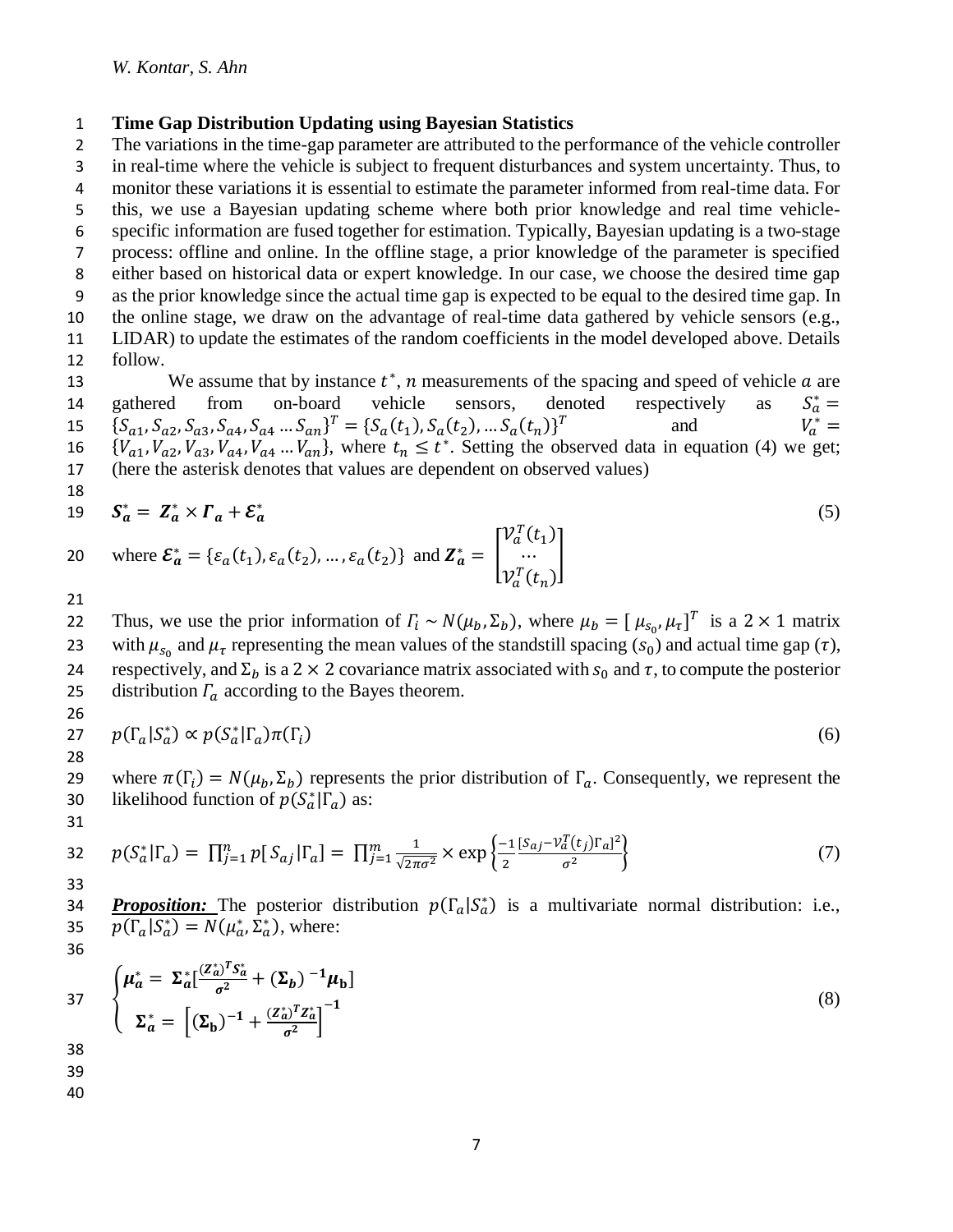1 *Proof:* The likelihood function in Eq. (7) can be written as

3 
$$
p(S_a^*|\Gamma_a) = (2\pi\sigma^2)^{-n/2} \times \exp[-(S_a^* - Z_a^* \times \Gamma_a)^T (S_a^* - Z_a^* \times \Gamma_a)/(2\sigma^2)]
$$
 (9)

Based on the prior distribution  $\pi(\Gamma_i) = N(\mu_b, \Sigma_b)$ , the posterior distribution of  $\Gamma_a$  can then be 6 formulated as:

$$
p(\Gamma_a|S_a^*) \propto p(S_a^*|\Gamma_a)\pi(\Gamma_i)
$$

$$
\propto \exp\left\{\frac{-1}{2\sigma^2}(S_a^* - Z_a^* \Gamma_a)^T (S_a^* - Z_a^* \Gamma_a)\right\} \times \exp\left\{\frac{-1}{2} \left[ (\Gamma_a - \mu_b)^T \Sigma_b^{-1} (\Gamma_a - \mu_b) \right] \right\}
$$
  
 
$$
\propto \exp\left\{\frac{-1}{2\sigma^2} \left[ (S_a^*)^T S_a^* - \Gamma_a^T (Z_a^*)^T S_a^* - (S_a^*)^T Z_a^* \Gamma_a + \Gamma_a^T (Z_a^*)^T Z_a^* \Gamma_a \right] \right\}
$$

$$
\propto \exp\left\{\frac{1}{2\sigma^2} \left[ (S_a^*)^T S_a^* - \Gamma_a^T (Z_a^*)^T S_a^* - (S_a^*)^T Z_a^* \Gamma_a + \Gamma_a^T (Z_a^*)^T Z_a^* \Gamma_a \right] \right\}
$$
  
10  

$$
\times \exp\left\{\frac{-1}{2} \left[ \Gamma_a^T \Sigma_b^{-1} \Gamma_a - \mu_b^T \Sigma_b^{-1} \Gamma_a - \Gamma_a^T \Sigma_b^{-1} \mu_b + \mu_b^T \Sigma_b^{-1} \mu_b \right] \right\}
$$

11 
$$
\propto exp\left\{\frac{-1}{2}\left[\Gamma_a^T\left(\frac{(Z_a^*)^T Z_a^*}{\sigma^2} + \Sigma_b^{-1}\right) \times \Gamma_a - \Gamma_a^T\left(\frac{(Z_a^*)^T S_a^*}{\sigma^2} + \Sigma_b^{-1}\right) \right\}\right\}
$$

12 
$$
-\left(\frac{S_a^*(Z_a^*)^T}{\sigma^2} + \mu_b^T \Sigma_b^{-1}\right) \Gamma_a + \mathcal{U}_1 \left[\right]
$$

13 
$$
\propto \exp\left\{\frac{-1}{2}\left[\Psi^T\left(\frac{(Z_a^*)^T Z_a^*}{\sigma^2} + \Sigma_b^{-1}\right)\Psi + \mathcal{U}_2\right]\right\}
$$

2

16 Here  $\mathcal{U}_1$  and  $\mathcal{U}_2$  are constants, and  $\Psi$  is a vector defined as

 $15$  (10)

Here 
$$
u_1
$$
 and  $u_2$  are constants, and  $\Psi$  is a vector defined as 17

18 
$$
\Psi = \Gamma_p - \left(\frac{(Z_a^*)^T Z_a^*}{\sigma^2} + \Sigma_b^{-1}\right)^{-1} \left(\frac{(Z_a^*)^T S_a^*}{\sigma^2} + \Sigma_b^{-1} \mu_b\right)
$$
(11)

20 With this, we can define

21

22 
$$
\begin{cases} \mu_a^* = \left(\frac{(Z_a^*)^T Z_a^*}{\sigma^2} + \Sigma_b^{-1}\right)^{-1} \left(\frac{(Z_a^*)^T S_a^*}{\sigma^2} + \Sigma_b^{-1} \mu_b\right) \\ \Sigma_a^* = \left(\frac{(Z_a^*)^T Z_a^*}{\sigma^2} + \Sigma_b^{-1}\right)^{-1} \end{cases}
$$
(12)

23

24 Thus, the result can be rewritten as 25

26 
$$
p(\Gamma_a|S_a^*) \propto \left\{ \frac{-1}{2} \left[ (\Gamma_a - \mu_a^*)^T (\Sigma_a^*)^{-1} (\Gamma_p - \mu_a^*) \right] \right\}
$$
 (13)

28 This probability density function is then a multivariate normal distribution  $N(\mu_a^*, \Sigma_a^*)$ .

29 The formulation derived above in Eq. (13) presents a closed form Bayesian updating 30 scheme, which reduces drastically the computational load thanks to the desired analytical 31 advantage. This allows our monitoring system to be used on-board the autonomous vehicle.

32

### 33 **Monitoring through Control Charts**

34 In this section, we combine the Bayesian updating scheme with Shewhart univariate control charts 35 to monitor the variations in the time gap parameter in real time. This monitoring methodology is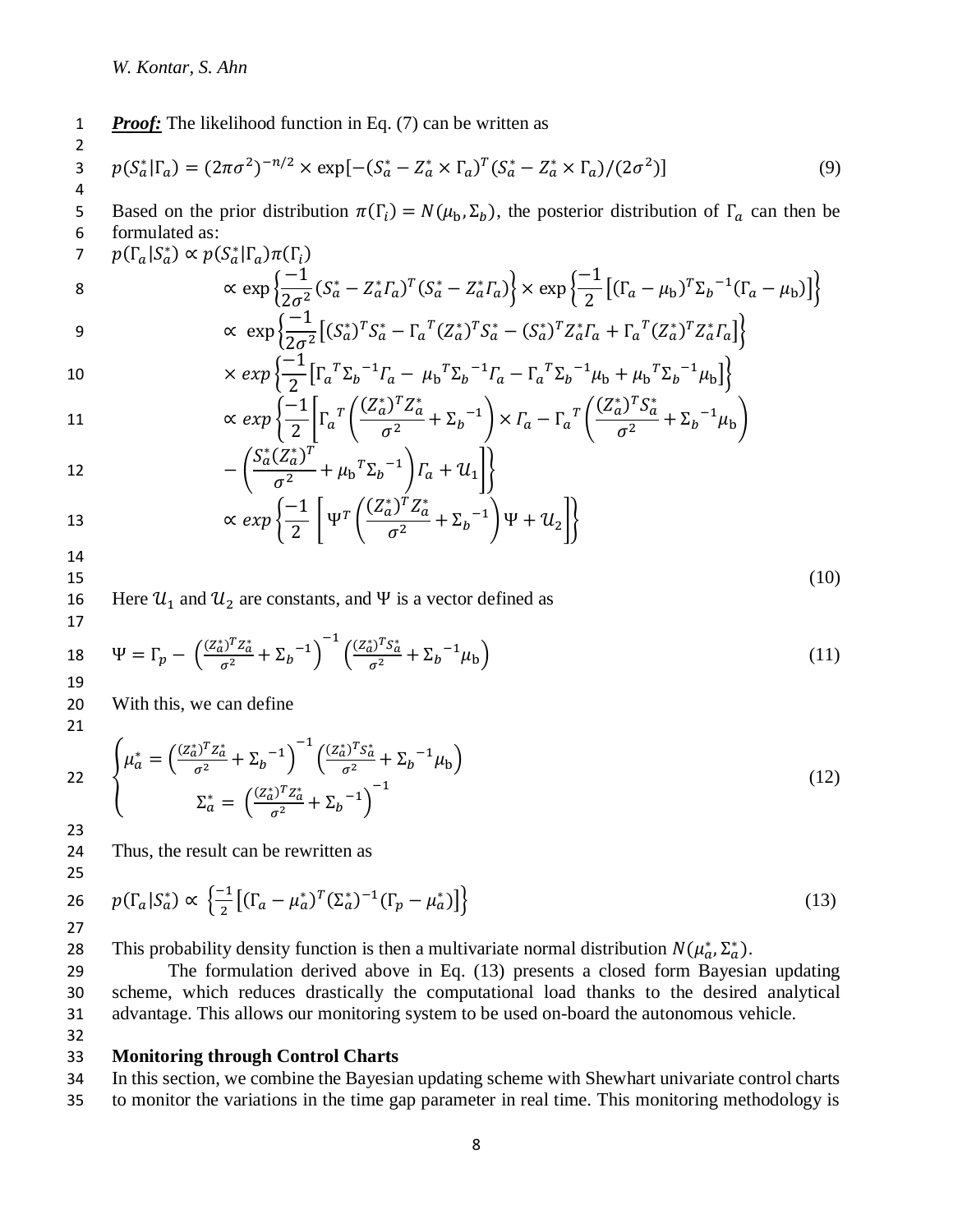particularly beneficial in the ACC/CACC systems, where the user would have the preference in choosing a desired time gap setting ([15] presents some of these time gap settings and how driver can select their desired value). Specifically, if large variations in the time gap are observed due to an undesirable event (e.g., following a human-driven vehicle experiencing a speed disturbance), our monitoring methodology can suggest a change in the time gap setting to stabilize the variations.

 In our framework, an undesirable situation that manifests itself as a significant change in the time gap distribution is detected systematically by the Shewhart-control chart. In this method, a baseline distribution of the time gap parameter is designed, and then a distance metric is used to measure the deviation from the baseline distribution [17]. We design the baseline distribution according to some preferred values for the parameter setting. For instance, the baseline distribution 11 of time gap would be a normal distribution, N ( $\mu_{desired}$ ,  $\sigma_{desired}$ ), where  $\mu_{desired} = \tau^*$  (time gap 12 setting) and  $\sigma_{desired}$  is the acceptable variation in time gap. Accordingly, lower and upper bounds are computed to define the acceptable domain of variation:

15 *Lower Control Limit*  $(LCL) = \mu_{desired} - \mathcal{L} * \sigma_{desired}$  (14)

16 *Center Line*  $(L) = \mu_{desired}$  (15)

17 Upper Control Limit (UCL) = 
$$
\mu_{desired} + L * \sigma_{desired}
$$
 (16)

19 Here L is a multiplicative value representing the desired confidence level (i.e. within  $\sigma$ ,  $2\sigma$  or  $3\sigma$ ).

This allows us to compare the updated time gap estimated through the Bayesian framework with

 the control limits to detect when the time gap goes out of these bounds, triggering a change in the time gap setting.

## **APPLICATION ANALYIS**

 In this section, we demonstrate the application of our monitoring methodology through a simulation experiment, incorporating the real vehicle trajectory data (NGSIM data). Specifically, our designed scenario involves a leading human-driven vehicle followed by a platoon of five CAVs. We monitor the variation of time gap over time for the five CAVs and detect any undesirable events.

# **Scenario Design**

 Our aim is to study the variations in time gap when an autonomous vehicle (could be with or without communication abilities) is following a human-driven vehicle undergoing aggressive 34 cycles of acceleration/deceleration in the speed range of  $20 mph - 80 mph$ . To do so, we extract the acceleration profile of vehicle 1829 from NGSIM dataset for I-80 [19] and create a vehicle trajectory for the desired velocity range. The simulated trajectory was created by assuming an initial velocity and location, then using the acceleration profile to construct the trajectory path. This was specifically done in order to study how the monitoring method developed in this paper would perform when the controlled vehicle is subjected to vast disturbances. The variations present in the acceleration/deceleration profile will help mimic uncertainty that could arise in real conditions due to endogenous factors, exogenous factors and uncertain driving behavior. The full scenario design is illustrated in **Figure 4**.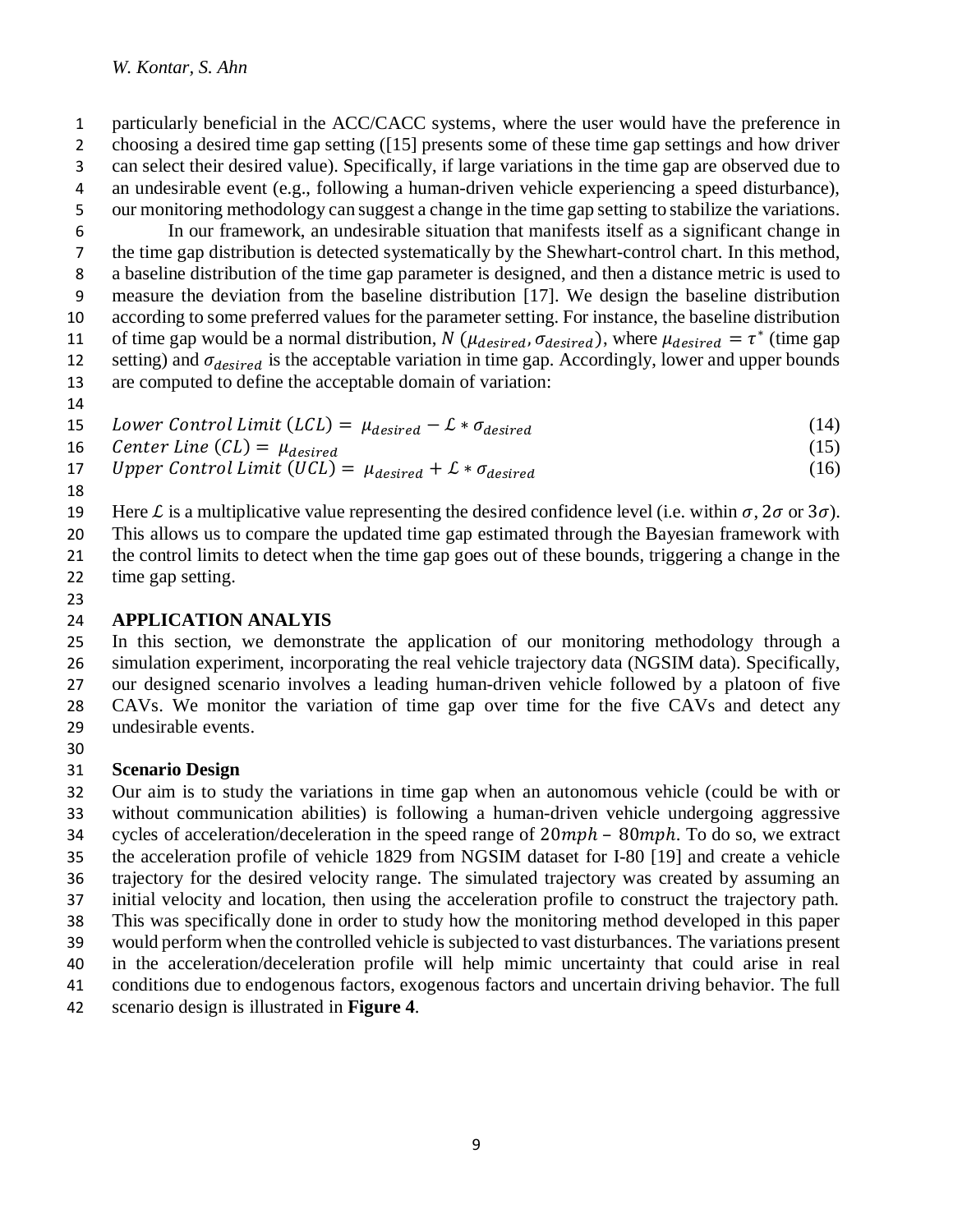

2 **Figure 4 Scenario Design: (a) velocity profile; (b) acceleration profile; (c) trajectory**

 $\frac{1}{2}$ 

### 4 **Controller Used**

 The controller used here is the linear controller developed by Zhou and Ahn [20]. Here we briefly summarize the controller, and readers are referred to the citated paper for more details. The controller's upper level follows the CTH policy to compute the desired spacing as in Eq. (1), and the lower level controller incorporates the generalized vehicle dynamics (GLVD): 9

10 
$$
\dot{a}_i(t) = \frac{-1}{T_{i,l}} a_i(t) + \frac{K_{i,l}}{T_{i,l}} u_i(t)
$$
 (17)

11

12 where  $\dot{a}_i(t)$  is the jerk;  $a_i(t)$  is the actual acceleration rate realized for vehicle *i*;  $u_i(t)$  is the acceleration rate commanded by the upper level controller;  $K_{i,l}$  is the ratio of the commanded acceleration to the realized acceleration for vehicle  $i$ ; and  $T_{i,l}$  is the actuation time lag. Accordingly, 15 the system can be formulated as a state-space following the model:

16  
17 
$$
\dot{x}_i(t) = A_i x_i(t) + B_i u_i(t) + D a_{i-1}(t)
$$
 (18)

18

where  $x_i(t) =$  $\Delta d_i$  $(t)$  $\Delta v_i(t)$  $a_i(t)$ 19 where  $x_i(t) = |\Delta v_i(t)|$ ,  $\Delta d_i(t)$  is the deviation from desired spacing,  $\Delta v_i(t)$  is speed difference ∗  $\sim$  0  $\sim$ 

20 between vehicle *i* and *i* – 1, 
$$
A_i = \begin{bmatrix} 0 & 1 & \tau^* \\ 0 & 0 & -1 \\ 0 & 0 & \frac{-1}{T_{i,l}} \end{bmatrix}, B_i = \begin{bmatrix} 0 \\ 0 \\ \frac{K_{i,l}}{T_{i,l}} \end{bmatrix}
$$
, and  $D = \begin{bmatrix} 0 \\ 1 \\ 0 \end{bmatrix}$ .

- 21 where
- 22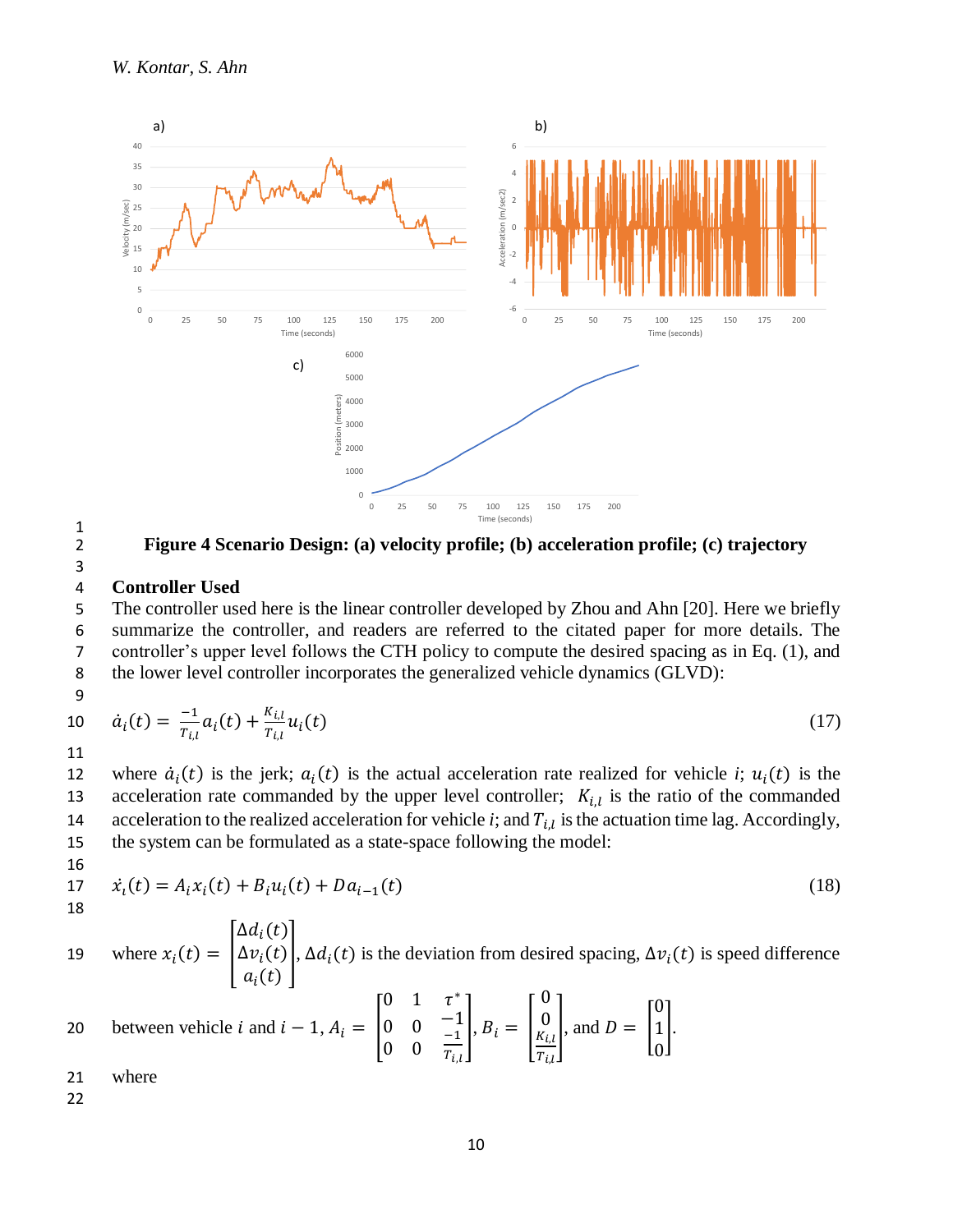1 
$$
u_i(t) = k_i x_i(t) + k_{fi} a_{i-1}(t - \theta)
$$
 (19)

Here  $k_i$  is a vector containing feedback gains;  $k_{fi}$  is a coefficient for feedforward;  $\theta$  is a variable 4 for communication delay.

 The parameter values used in the simulation experiment are shown in **Table 1**. We chose the desired time gap of 1.6 seconds as it is one of the available setting options in the current ACC/CACC systems. Based on this parameter setting, we simulate CAV trajectories using this controller.

#### 9

## 10 **Table 1 Simulation Parameter Values (Adopted from [20])**

11

| <b>Parameter</b> | <b>Value</b>       |
|------------------|--------------------|
| $T_{i,l}$        | 0.45               |
| $K_{i.l}$        | 1                  |
| $\tau^*$         | 1.6 <sub>sec</sub> |
| Run time         | $250$ sec          |
| Time step        | $0.1 \text{ sec}$  |

12

### 13 **Monitoring Profiles and Control Charts**

14 Our monitoring methodology is then coded into an algorithm allowing to profile the time gap of

15 every vehicle over time. Also, we determine the acceptable domain of variations through the

16 Shewhart control charts. We compute the control limits based on a 95% confidence level (i.e.,

17  $2\sigma$ ). We assume that our baseline time gap distribution is  $N(1.6, 0.125)$ . This means that we

18 expect our actual time gap to be 1.6 while accepting a standard deviation of 0.125. Then, we can

19 compute the control limits as:

$$
20 \t LCL = \mu - 2 * \sigma = 1.6 - 2 * 0.125 = 1.35 \t (20)
$$

$$
21 \t CL = \mu = 1.6 \t (21)
$$

$$
122 \quad UCL = \mu + 2 * \sigma = 1.6 + 2 * 0.125 = 1.85 \tag{22}
$$

23 Without loss of generality, we assume  $\varepsilon \sim N(0,0.01)$  and the prior distribution of random 24 coefficients in Bayesian updating as  $\Gamma_i \sim N(\mu_h, \Sigma_h)$ , where

$$
25 \quad\n \begin{cases}\n \mu_b = [1, 1.6]^T \\
\Sigma_b = \begin{bmatrix}\n 0.0001 & -1e - 5 \\
-1e - 5 & 0.125\n \end{bmatrix}\n \end{cases}\n \tag{23}
$$

26 **Figure 5** presents the time gap profiles of the vehicles over time along with the control limits 27 (red lines). The analysis shows that the variations exceed the limits for vehicles 1 and 2, where

28 the max time gap reaches 1.92 seconds and minimum of 1.28 seconds. Furthermore, the time gap

29 profile shows significant variations within a short time (going out of the bounds four times

30 within 50 seconds), suggesting undesirable performance. Vehicles 3, 4, and 5 show a decrease in

31 variations, which is expected as the controller is designed to dampen disturbances along the

32 platoon to ensure string stability.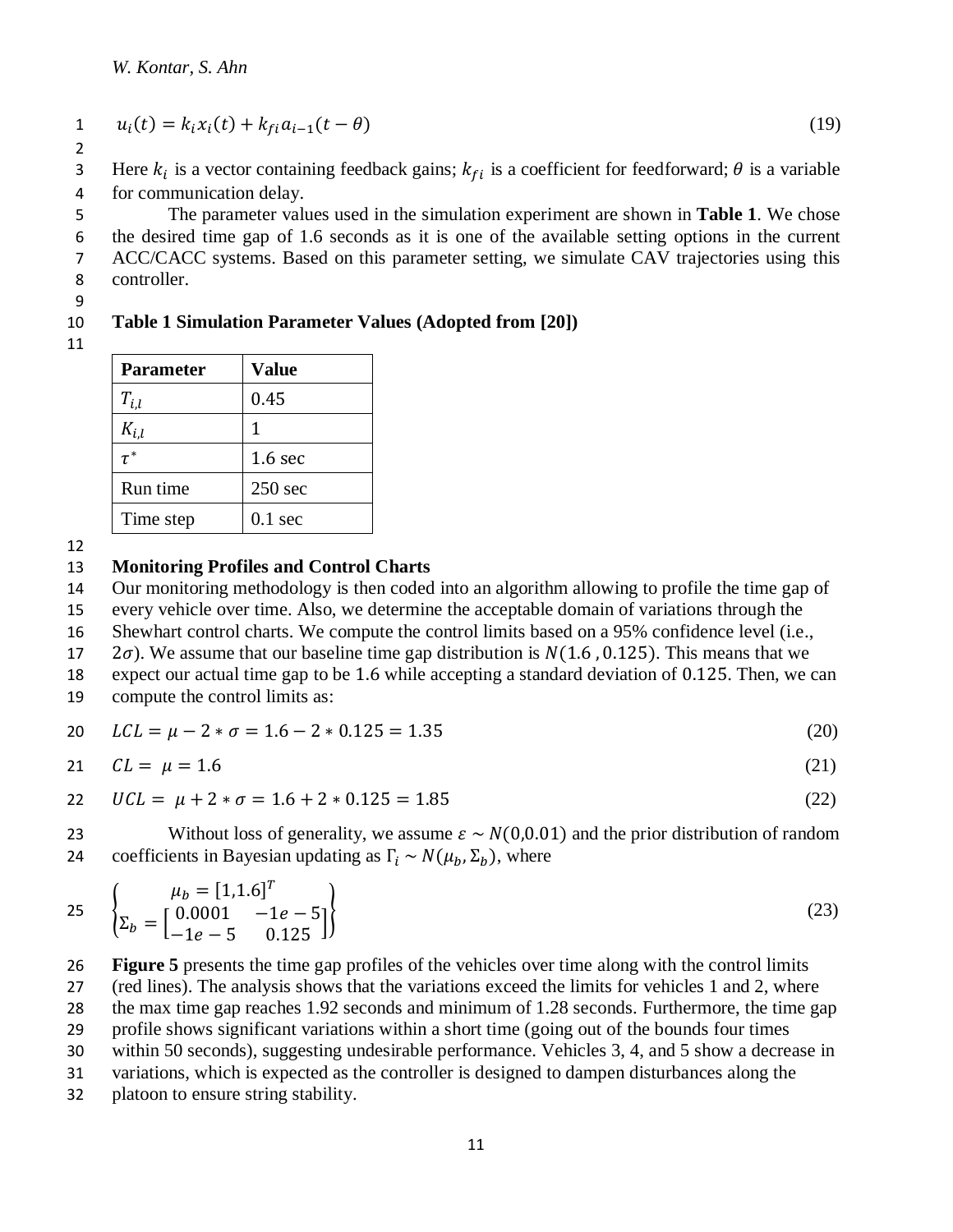

**Figure 5 Time gap profiles and control limits for vehicles 1 to 5**

 A significant advantage by our real-time monitoring methodology is to support real-time parameter adjustment to improve performance. For instance, once we detect large variations in the time gap, we can change the time gap setting to realize lower variations. For our example, after we detect that the time gap of vehicle 1 exceeded the control limits three times within 35 seconds, we change the desired time gap from 1.6 seconds to 1 second. This decrease in the time gap helps in dampening the disturbances more effectively. Now, we change our control limits to:

$$
11 \quad LCL_{new} = \mu_{new} - 2 * \sigma = 1 - 2 * 0.125 = 0.75 \tag{24}
$$

$$
12 \t CL_{new} = \mu_{new} = 1 \t (25)
$$

$$
13 \t UCL_{new} = \mu_{new} + 2 * \sigma = 1 + 2 * 0.125 = 1.25 \t (26)
$$

 **Figure 6** demonstrates that the change in the time gap setting leads to drastically lower variations in time gap for vehicle 1: where the maximum deviation from the desired time gap reduces to 0.17 from 0.32 when the time gap was set at 1.6 seconds. **Figure 7** shows the profile of the entire platoon before and after the change. An interesting observation is that for vehicles 3, 4 & 5 the variations under both time gaps are small. Thus, it is viable to only change the time gap setting for vehicles experiencing large variations.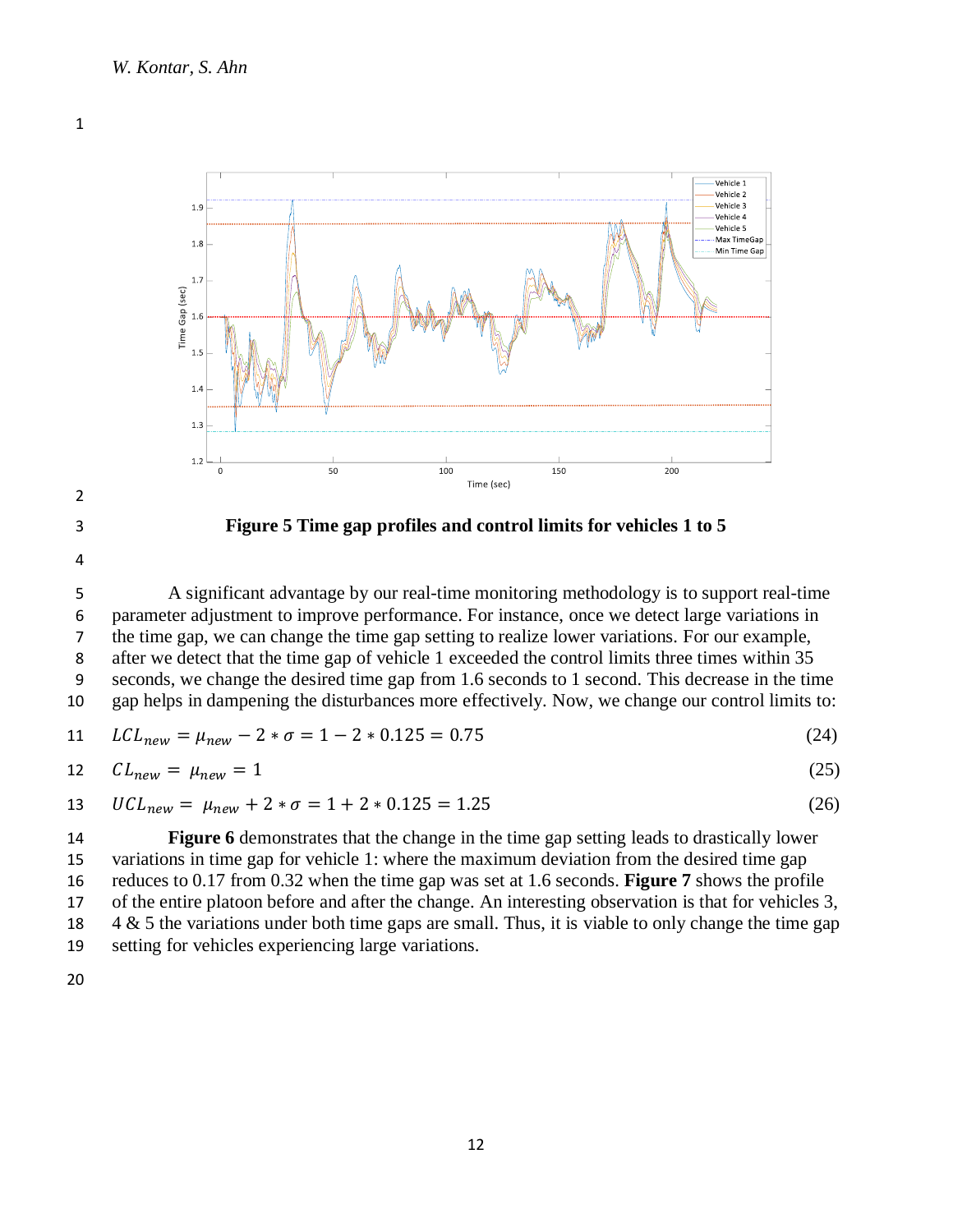**a)**  $\tau = 1.6$ 



2 **Figure 6 Vehicle 1 time gap profile before and after change**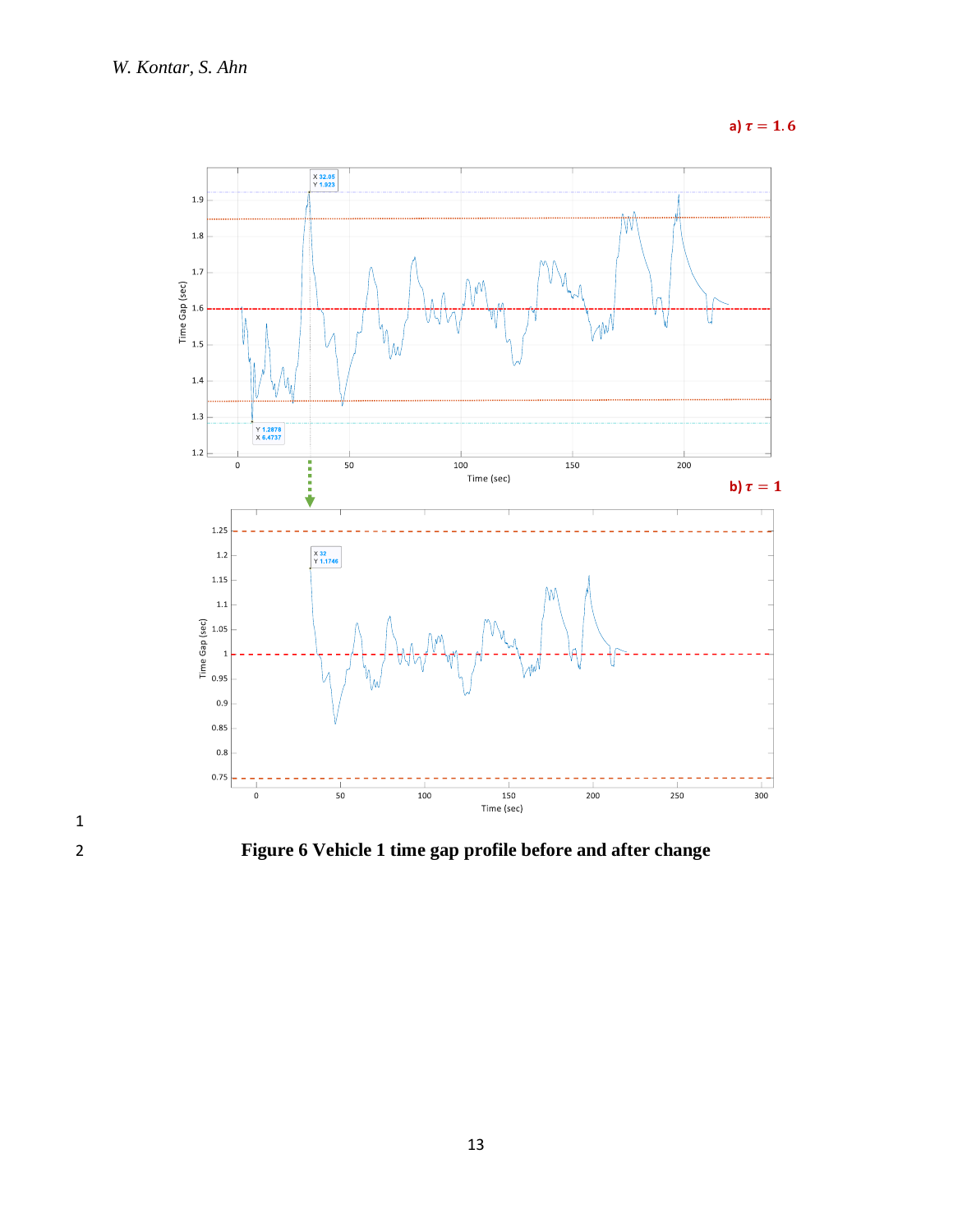











## **CONCLUSIONS**

This study presented a novel real-time monitoring methodology for time gap variations informed

from vehicle sensor data on spacing and speed. The main contributions of this study are: (1)

motivating the importance of monitoring time gap variations as a key performance metric for

vehicle's control system; (2) developing a formulation of the spacing between vehicles that

addresses the stochastic nature of time gap parameter through incorporating random coefficients;

(3) providing derivation and proof of a closed-form Bayesian updating scheme that reduces the

computational load and enables real-time implementation; (4) incorporating control charts in the

monitoring scheme to alert when a change in time gap is desired.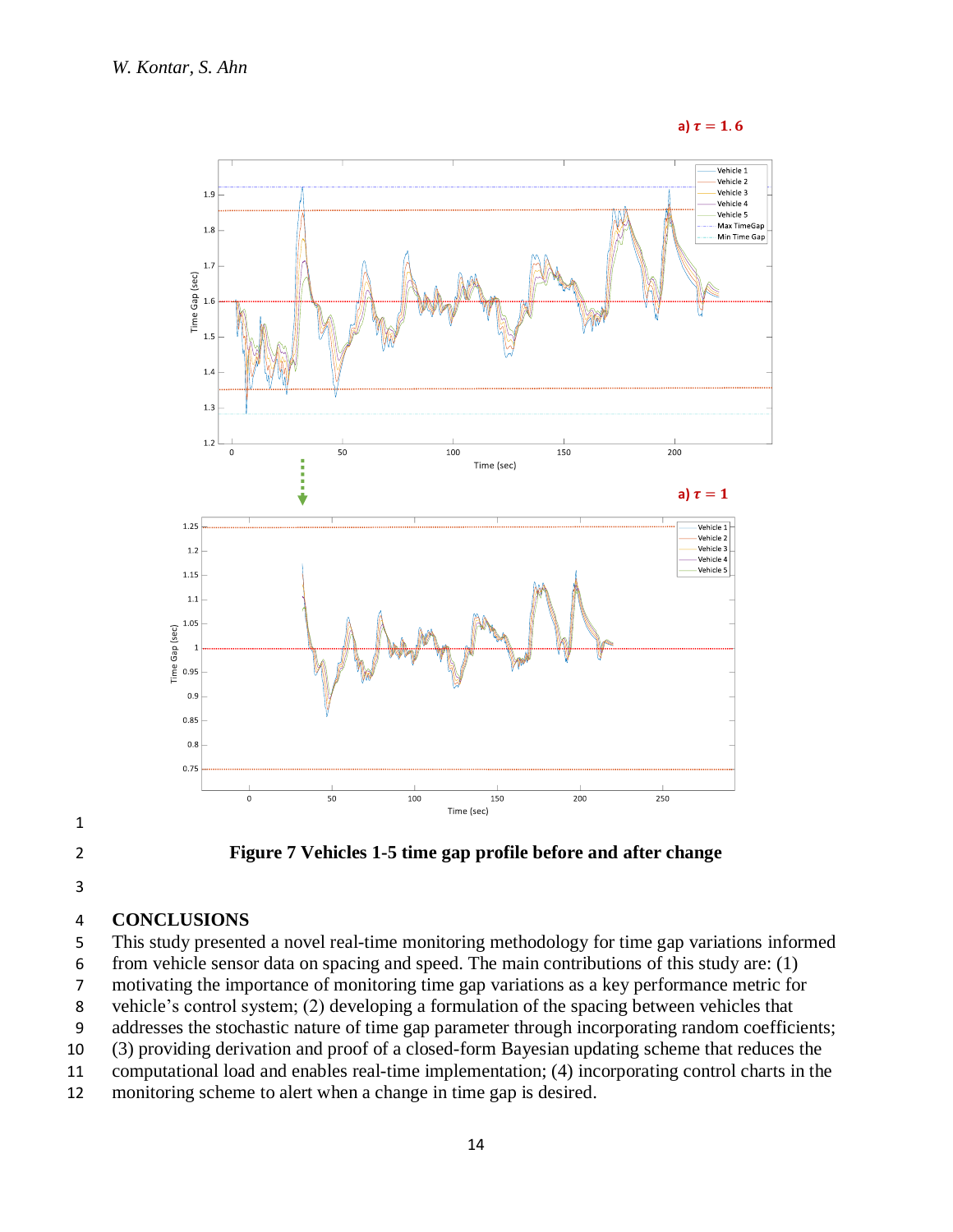### *W. Kontar, S. Ahn*

- Furthermore, the study showcased application of the monitoring methodology through simulations utilizing the NGSIM data. We monitor the time gap profile of a platoon of CAVs following a human driven vehicle undergoing cycles of aggressive deceleration and acceleration, and the results showed that the variation in time gap exceeded the desired limits. When the time gap setting was changed as informed by our monitoring system, the variation decreased
- significantly, demonstrating the effectiveness of the proposed monitoring system.
- Nevertheless, this study can be enhanced in several ways. Real experimental data on autonomous vehicles can be used to systematically analyze the uncertainty in time gap. A non–
- linear modeling approach can also be considered to obtain more accurate estimates of time gap in
- real-time. Furthermore, the time gap parameter depends on key control parameters such as
- feedback and feedforward gains, which are not considered in this work. Finally, incorporation of
- other performance metrics will result in a better monitoring methodology.
- 

# 

## **ACKNOWLEDGMENTS**

- This research was sponsored by the United States National Science Foundation through Award
- CMMI 1536599 and the University of Wisconsin Madison
- 

#### **AUTHOR CONTRIBUTION ATATEMENT**

The authors confirm contribution to the paper as follows: study conception and design: Kontar

(lead) and Ahn; data collection: N/A; analysis and interpretation of results: Kontar (lead) and

Ahn; draft manuscript preparation: Kontar (lead) and Ahn. All authors reviewed the results and

approved the final version of the manuscript.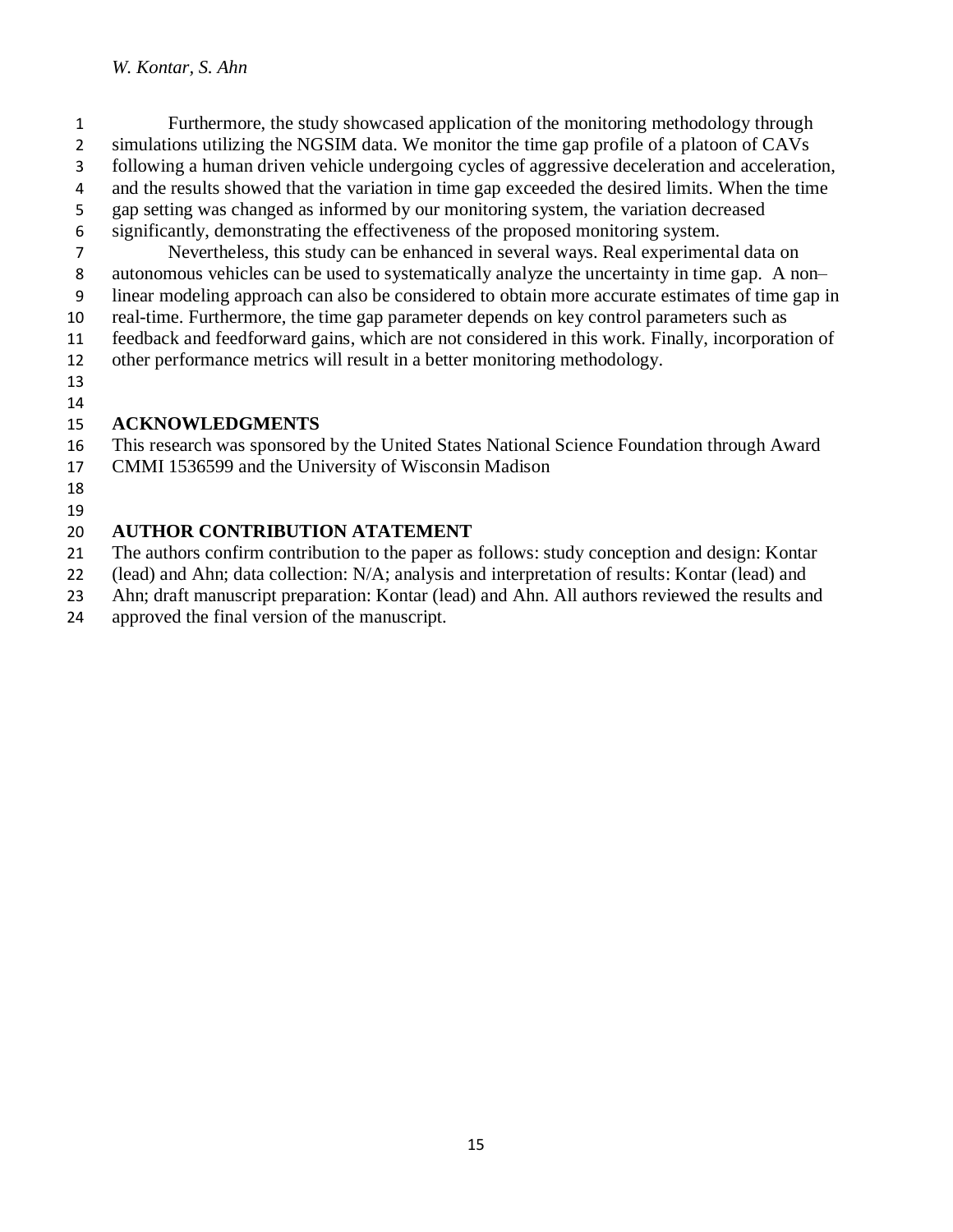### **REFERENCES**

- [1] V. Milanes, S. E. Shladover, J. Spring, C. Nowakowski, H. Kawazoe, and M. Nakamura, "Cooperative adaptive cruise control in real traffic situations," *IEEE Trans. Intell. Transp. Syst.*, vol. 15, no. 1, pp. 296–305, 2014.
- [2] S. E. Shladover, D. Su, and X.-Y. Lu, "Impacts of Cooperative Adaptive Cruise Control on Freeway Traffic Flow," *Transp. Res. Rec. J. Transp. Res. Board*, vol. 2324, no. 1, pp. 63–70, 2013.
- [3] J. Pérez, V. Milanés, J. Godoy, J. Villagrá, and E. Onieva, "Cooperative controllers for highways based on human experience," *Expert Syst. Appl.*, vol. 40, no. 4, pp. 1024–1033, 2013.
- [4] D. Swaroop, J. K. Hedrick, C. C. Chien, and P. Ioannou, "A Comparision of Spacing and Headway Control Laws for Automatically Controlled Vehicles," *Veh. Syst. Dyn.*, vol. 23, no. 1, pp. 597–625, 1994.
- [5] D. Swaroop, "String Stability of Interconnected Systems Automatic Control, IEEE Transactions on," *IEEE Trans. Automat. Contr.*, vol. 41, no. 3, pp. 349–357, 1996.
- [6] M. Wang, W. Daamen, S. P. Hoogendoorn, and B. van Arem, "Rolling horizon control framework for driver assistance systems. Part I: Mathematical formulation and noncooperative systems," *Transp. Res. Part C Emerg. Technol.*, vol. 40, pp. 271–289, 2014.
- [7] M. Wang, W. Daamen, S. P. Hoogendoorn, and B. van Arem, "Rolling horizon control framework for driver assistance systems. Part II: Cooperative sensing and cooperative control," *Transp. Res. Part C Emerg. Technol.*, vol. 40, pp. 290–311, 2014.
- [8] Y. Zhou, S. Ahn, M. Chitturi, and D. A. Noyce, "Rolling horizon stochastic optimal control strategy for ACC and CACC under uncertainty," *Transp. Res. Part C Emerg. Technol.*, vol. 83, pp. 61–76, 2017.
- [9] L. Zhang and G. Orosz, "Consensus and disturbance attenuation in multi-agent chains with nonlinear control and time delays," *Int. J. Robust Nonlinear Control*, vol. 27, no. 5, pp. 781–803, 2017.
- [10] R. Rajamani and S. E. Shladover, "Experimental comparative study of autonomous and co-operative vehicle-follower control systems," *Transp. Res. Part C Emerg. Technol.*, vol. 9, no. 1, pp. 15–31, 2001.
- [11] D. Swaroop and K. R. Rajagopal, "Intelligent cruise control systems and traffic flow behavior," *Am. Soc. Mech. Eng. Dyn. Syst. Control Div. DSC*, vol. 67, pp. 373–380, 1999.
- [12] P. Y. Li and A. Shrivastava, "Traffic flow stability induced by constant time headway policy for adaptive cruise control vehicles," *Transp. Res. Part C Emerg. Technol.*, vol. 10, no. 4, pp. 275–301, 2002.
- [13] V. Milanés and S. E. Shladover, "Modeling cooperative and autonomous adaptive cruise control dynamic responses using experimental data," *Transp. Res. Part C Emerg. Technol.*, vol. 48, pp. 285–300, 2014.
- [14] Y. Bian, Y. Zheng, W. Ren, S. E. Li, J. Wang, and K. Li, "Reducing time headway for platooning of connected vehicles via V2V communication," *Transp. Res. Part C Emerg. Technol.*, vol. 102, no. August 2018, pp. 87–105, 2019.
- [15] S. Shladover *et al.*, "Effects of Cooperative Adaptive Cruise Control on Traffic Flow: Testing Drivers' Choices of Following Distances," *Neuropsychologia*, vol. 32, no. 4, pp. 1794–1803, 2009.
- [16] M. Wang, S. P. Hoogendoorn, W. Daamen, B. van Arem, B. Shyrokau, and R. Happee,